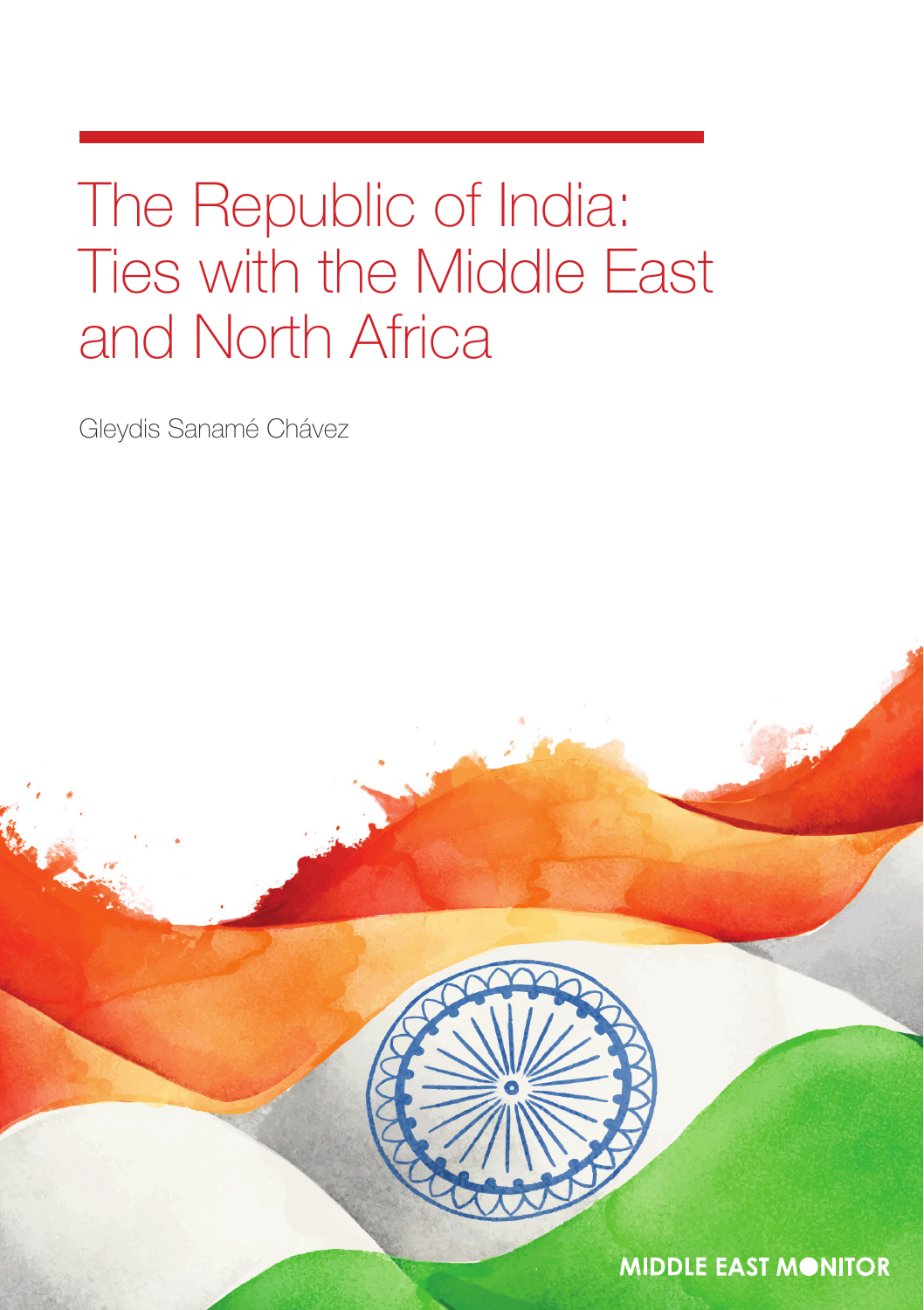## **MIDDLE EAST MONITOR**

Middle East Monitor is a not-for-profit media research institute that provides research, information and analyses of primarily the Palestine-Israel conflict. It also provides briefings on other Middle East issues. Its outputs are made available for use by journalists, academics and politicians with an interest in the Middle East and North Africa.

MEMO aims to influence policy and the public agenda from the perspective of social justice, human rights and international law. This is essential to obtain equality, security and social justice across the region, especially in Palestine.

MEMO wants to see a Middle East framed by principles of equality and justice. It promotes the restoration of Palestinian rights, including the Right of Return, a Palestinian state with Jerusalem as its capital and with democratic rights upheld. It also advocates a nuclear-free Middle East.

By ensuring that policy-makers are better informed, MEMO seeks to have a greater impact on international players who make key decisions affecting the Middle East. MEMO wants fair and accurate media coverage of Palestine and other Middle Eastern countries.

# The Republic of India: Ties with the Middle East and North Africa

### Gleydis Sanamé Chávez

policies towards Sub-Saharan Africa.

Gleydis Sanamé Chávez studied at the University of Havana and is an analyst at the Research Centre for International Policy (CIPI), Havana, Cuba.

She is part of CIPI's Africa and Middle East Group, specialising in

Syria, Iran, the Arab countries of the Gulf as well as Iran and India's

Title: *The Republic of India: Ties with the Middle East and North Africa*  Cover Image: *Watercolour illustration of the Indian flag*

Published: March 2021

© MEMO Publishers, Research Centre for International Policy (CIPI) 2021 All rights reserved. No part of this publication may be reproduced, stored or transmitted in any form or by any means without prior permission of the copyright owner.

This report is available to download free of charge on the Middle East Monitor Website: www.middleeastmonitor.com



MEMO Publishers 1 Green Mews Bevenden Street London N1 6AS t: +44 (0)20 8838 0231 e: info@memopublishers.com w: www.memopublishers.com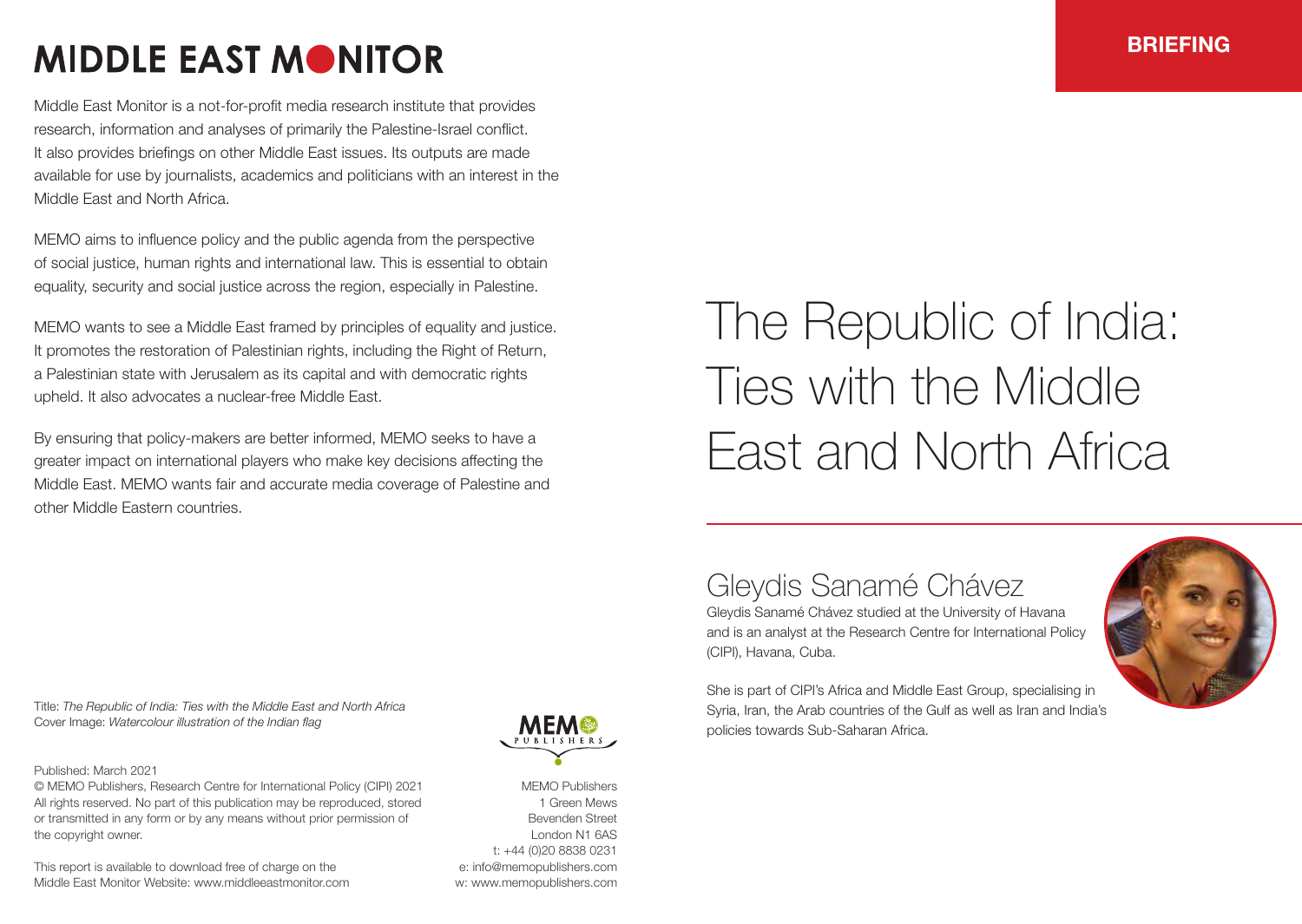### The Republic of India: Ties with the Middle East and North Africa

In recent years, India has been considered a leader within the group of countries contributing to development. Its foreign policy has been designed with such a pragmatism that it does not explicitly align itself with one country in order to detract from its ties with another. This position is not current, however. During the years of the Cold War, although it had rapprochements with the Soviet Union - even within the military sphere - it was a founding member of the United Nations (UN) and the Non-Aligned Movement (NAM).

One of the most significant moments in the opening and consolidation of its political, economic and commercial ties with the exterior was born with Narendra Modi's arrival to the prime minister's post in 2014. Within the framework of the XVI Legislature of the Republic (2014-2019), the modernisation of the country's economic structure was proposed by Modi through a series of reform policies. This included one of great relevance to the commercial positioning process - the implementation of the "Make in India" programme. The objective of this programme is to convert the national economy into a global manufacturing centre through the development of infrastructures and the promotion of foreign direct investment, together with the advancement of links with other regions.

Modi was re-elected as prime minister in May 2019 and has made clear his commitment to following up on the programmes outlined since the previous legislature. For the Middle East, an area considered by India as belonging to Western Asia, his government has drawn and materialised a fairly comprehensive approach, from the countries of the Persian Gulf, through to Syria, Israel, Iraq and Iran.

#### Main economic-commercial links

According to the Observatory of Economic Complexity (OEC), India ranks seventeenth among the largest export economies worldwide. In 2017, for example, it exported \$292 billion with a GDP of \$2.6 trillion and a GDP per capita of \$7.06 thousand.<sup>1</sup> Among India's main exportable products are petroleum and bituminous mineral oils, with the exception of crude oils, diamonds, medication, jewellery, precious metals and rice. On the other hand, among the main products it imports are crude oil from petroleum or bituminous minerals, gold, platinum, raw, semi-worked or powdered gold, coal briquettes, ovoids and similar solid fuels obtained from coal, petroleum gas and other gaseous hydrocarbons.

Meanwhile, the General Sub-Directorate of International Relations and Community Affairs of the Government of Spain published a report noting that India's main trading partners in the Middle East are, as recipients of goods, the United Arab Emirates (UAE) and Saudi Arabia. As product issuers, countries include the UAE, Saudi Arabia, Iraq, Iran, Qatar and Kuwait.2 All form part of the group of 25 countries with the most substantial contact with India.

However, the document of the Government of Spain broadens the spectrum of products exported by India:

*It is necessary to make a special mention of the products of agriculture and the food industry, in the foreign trade of India, given the important role that these activities play in the economy as a whole, and employment in the country. According to official sources of the Government of India, more than 58 per cent of rural households have agriculture as their main livelihood and India is the world's largest producer, consumer and exporter of spices and spice products, and the* 

<sup>1</sup> Observatory of Economic Complexity, "India (IND) Exports, Imports, and Business Partners," https://oec.world/es/profile/country/ind/.

<sup>2</sup> Ministerio de Asuntos Exteriores, Unión Europea y Cooperación, "India, Foreign Trade File," www.exteriores.gob.es.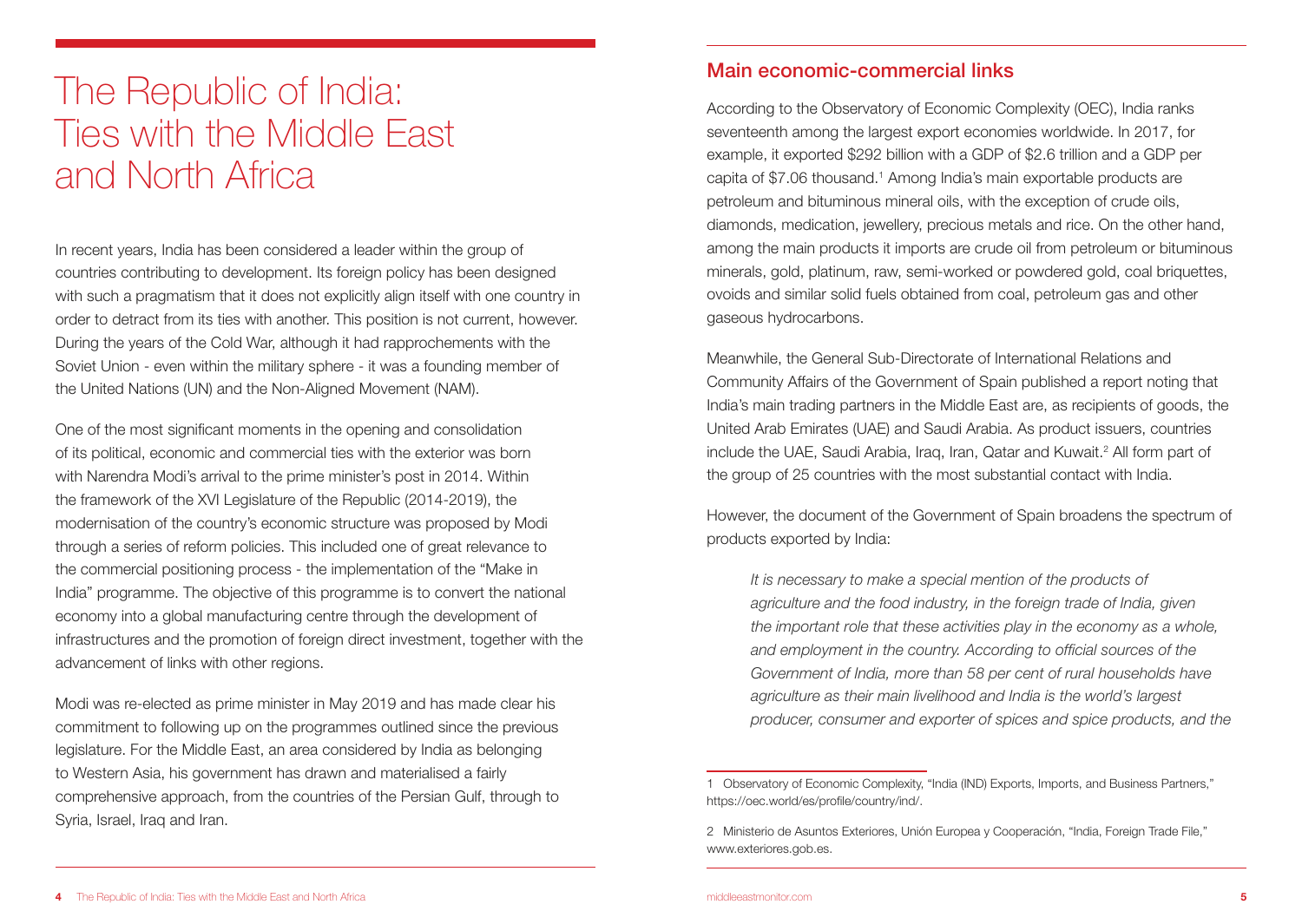*second-largest producer of fruits of the world. Horticultural production in India is estimated at 287.3 million tonnes.* 

*In recent years, the Government of India is betting on facilitating those imports of goods and services that contribute to the development of areas that require foreign technology, in sectors such as, among others, energy (renewable, coal, LNG, electrical networks) and infrastructures (railways, roads, ports, airports, water supply and treatment). Examples include precision instruments and devices, certain ceramic products, electrical equipment and machinery in general, machinery for the tanning and leather industry, textiles, mining, defence material, equipment for food processing and preservation, equipment for cold, drinking water and sanitation management, waste management, renewable energy generation equipment, agricultural and construction machinery, certain telecommunications services, control and inspection services, and engineering and infrastructure services.3*

#### Economic agreements

The economic ties between India and the UAE are immense. By 2018, both nations endorsed a currency exchange agreement in which they suppressed the US dollar to prioritise their national currencies, the rupee and the dirham.4 It was subscribed for the amount of 2 billion dirhams, which is equivalent to about 35 billion rupees (\$495 million). Bilateral trade has reached \$50 billion.

In February of the same year, India and the UAE signed an oil agreement termed by the media, including the *Emirates News Agency (WAM)*, as "historic". Within the agreement, India was granted a 10 per cent stake in the interests of the Lower Zakum, off the shores of Abu Dhabi. India contributed around \$599 million for a period of 40 years for Indian oil and gas companies to exploit Arab hydrocarbons. Never before had such a concession been achieved.5

During Modi's visit to the country in August 2019, he stressed that the Emirates is his third-largest trading partner. Between 2018 and 2019, bilateral exchanges reached around \$60 billion.<sup>6</sup> The meeting reaffirmed the interest in promoting investment. A commitment of \$75 billion was established by the UAE in India, aimed at different sectors such as renewable energy, food, ports, airports and defence, among others.7 Additionally, in the Arab state resides a sizeable Indian community of about 2.6 million, contributing significantly to its homeland's economy, not only in remittances (over \$11 billion), but also through money and investment flow from business leaders.

3 Ibid.

<sup>4</sup> Signed during the December 2018 meeting between Indian Minister of Foreign Affairs Sushma Swaraj and Emirati Minister of Foreign Affairs and International Cooperation Abdullah Bin Zayed Al-Nahyan, held in Abu Dhabi.

<sup>5</sup> Anadolu Agency, "United Arab Emirates and India sign 'historic' oil agreement," February 11, 2018, https://www.aa.com.tr/es/economía/emiratos- árabes-Unidos-e-India-Firman-Historico-Agreement-Petrolero/1060493.

<sup>6</sup> El Correo del Golgo, "El primer ministro indio llega a Emiratos Árabes en el 'mejor momento' de las relaciones bilaterales," August 24, 2019, https://elcorreo.ae/emiratos/primer-ministro-indiollega-emiratos-arabes-en-mejor-momento-sus-relaciones-bilaterales.

<sup>7</sup> Ibid.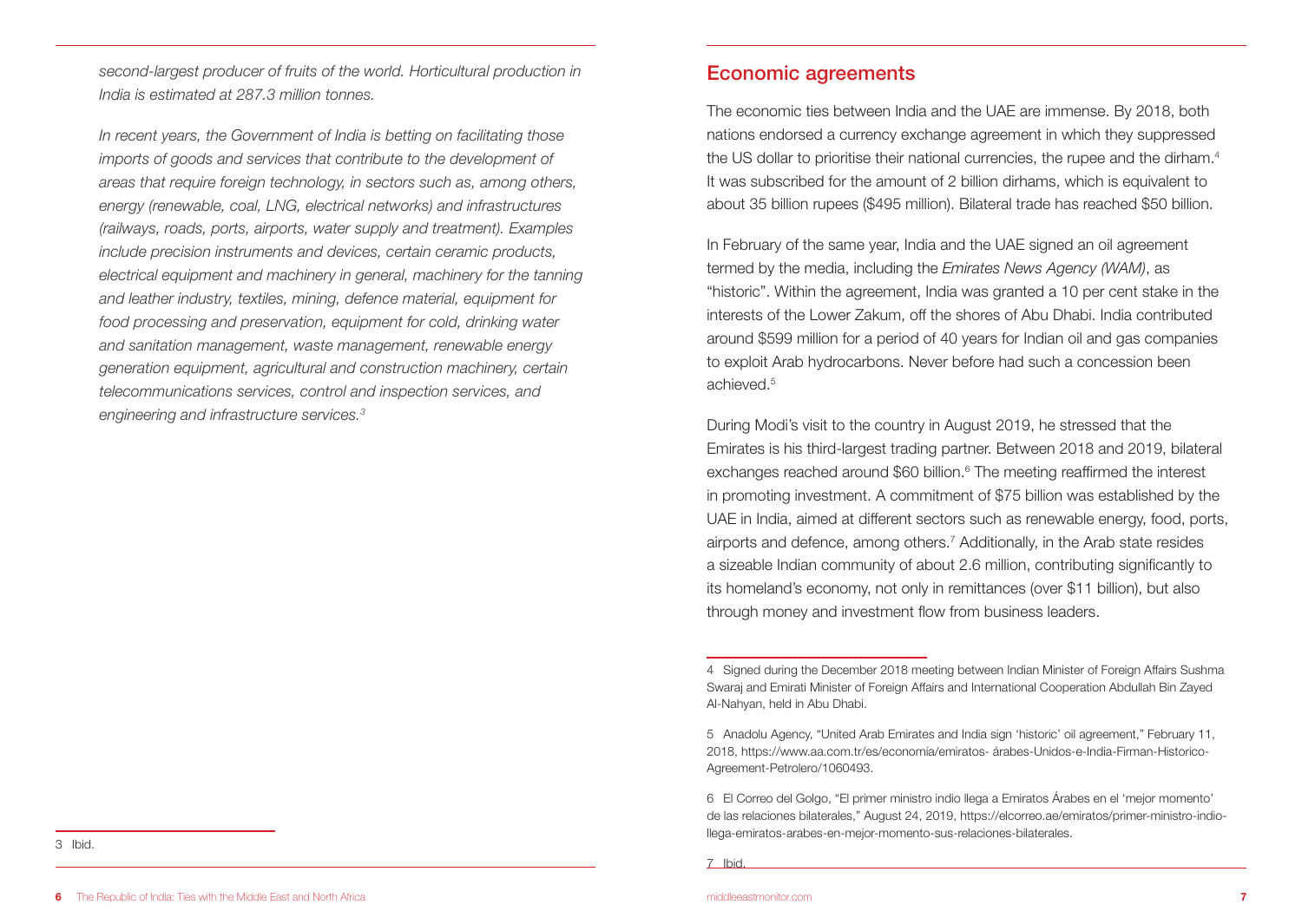The economic ties with Saudi Arabia represent the second-largest in the area. In February 2020, Crown Prince Mohammed Bin Salman, while visiting India, stressed that his country expects investments in Asian lands of about \$100 billion. By 2019, the largest Arab nation was the second-largest supplier of oil after Iraq in the Middle East, with an approximate amount of 200 thousand barrels per day.<sup>8</sup> In October 2019, Modi held official meetings in Riyadh with King Salman Bin Abdulaziz Al-Saud, Bin Salman and King Abdullah II of Jordan. During the visit, they signed around 12 agreements encompassing civil aviation, energy renewables, oil and gas. Furthermore, an amount in dollars that Bin Salman had promised to invest in February were allocated to refining, petrochemicals, infrastructure, agriculture and mining.9

As for Iran, the rapprochements are increasingly solid. At the beginning of 2019, the foreign minister of Iran pointed out in the framework of the joint Iran-India economic meeting in New Delhi in January that India represented the most reliable economic partner in difficult times.<sup>10</sup> Indeed, after the US exit from the nuclear agreement in 2018, by June of the same year, an amount of \$13 billion was quantified as a result of the trade agreements between Tehran and New Delhi.

The ties not only point to oil and gas, but also the banking sector, insurance and the development of commercial corridors. For Iran, India represents the second destination for crude oil, after China. For this reason, India has tried to circumvent Washington's sanctions on Shia Muslims. In fact, due to the damages caused by the first regulations, the White House issued temporary exemptions in favour of the Modi government so that it could continue importing Iranian oil. The Indian economy demands about 4.7 million barrels of oil per day, of which the national production, only 949 thousand barrels per day, cannot satisfy.11 Therefore, this anti-sanctions position was followed by the Modi administration's refusal to be part of the US' anti-Iranian coalition in the Persian Gulf, following the oil crisis in 2019 in the region.<sup>12</sup>

Among the bilateral agreements is one achieved in December 2018, deciding upon the abandonment of the US dollar in commercial activity. As with the UAE, the rupee became the bargaining chip during the importation processes by India of Iranian oil.13 Payments were also made through a third country, such as Turkey: "Payment for a portion of Iranian oil is made in rupees in accounts opened by the Iranian oil company at UCO Bank, which is based in Calcutta."14 Already in 2017, agreements on liquefied gas had been endorsed. For example, in May of the same year, one was signed guaranteeing that Indian companies could import about 44 thousand tonnes of the resource every thirty days, for a lapse of six months.15 Meanwhile, by November 2016, Iran had surpassed Saudi Arabia in the number of exports of barrels of oil, with 789 thousand per day, compared with 697 thousand from the Sunni country.16

<sup>8</sup> Katsoulas, Fotios, "Crude Oil Trade Middle East Gulf and Western Africa flows to India strengthening, replacing volumes from Iran," IHS Markit, May 13, 2019, https://ihsmarkit.com/ research-analysis/crude-oil-trade-meg-and-waf-flows-to-india-strengthening.html.

<sup>9</sup> Roche, Elizabeth, "India and Saudi Arabia to sign dozen agreements during PM Modi's two-day visit," Mint, October 27, 2019, https://www.livemint.com/news/india/india-and-saudi-arabia-tosign-dozen-agreements-during-pm-modi-s-two-day-visit-11572162783344.html.

<sup>10</sup> Moonakal, Nadeem Ahmed, "India-Iran Relations: Assessing Prospects and Challenges," Rasanah, September 15, 2020, https://rasanah-iiis.org/english/centre-for-researches-and-studies/ india-iran-relations-assessing-prospects-and-challenges/.

<sup>11</sup> Empresa Exterior, "The Indian economy will suffer from the US blockade of Iranian oil imports," November 2, 2018, https://empresaexterior.com/art/68179/la-economia--india-se-resentira-delbloqueo-estadoamericano-a-las-importaciones-de-petroleo-irani.

<sup>12</sup> Hispan TV, "India does not join the US anti-Iranian coalition in the Persian Gulf," July 19, 2019, https://www.hispantv.com/noticias/la-india/433415/buques-coalicion-militar-golfo-iran.

<sup>13</sup> Al Manar TV, "India abandons the dollar in its trade with Iran and the United Arab Emirates," December 12, 2018, http://spanish.almanar.com.lb/268567.

<sup>14</sup> Al Manar TV, "India and Iran agree to use the rupee in their trade relations," June 23, 2018, https://spanish.almanar.com.lb/214612.

<sup>15</sup> Al Manar TV, "India starts importing liquefied gas from Iran," May 13, 2017, https://spanish. almanar.com.lb/84482

<sup>16</sup> Al Manar TV, "Iran displaces Saudi Arabia as the first oil supplier to India," November 18, 2016, https://spanish.almanar.com.lb/28305.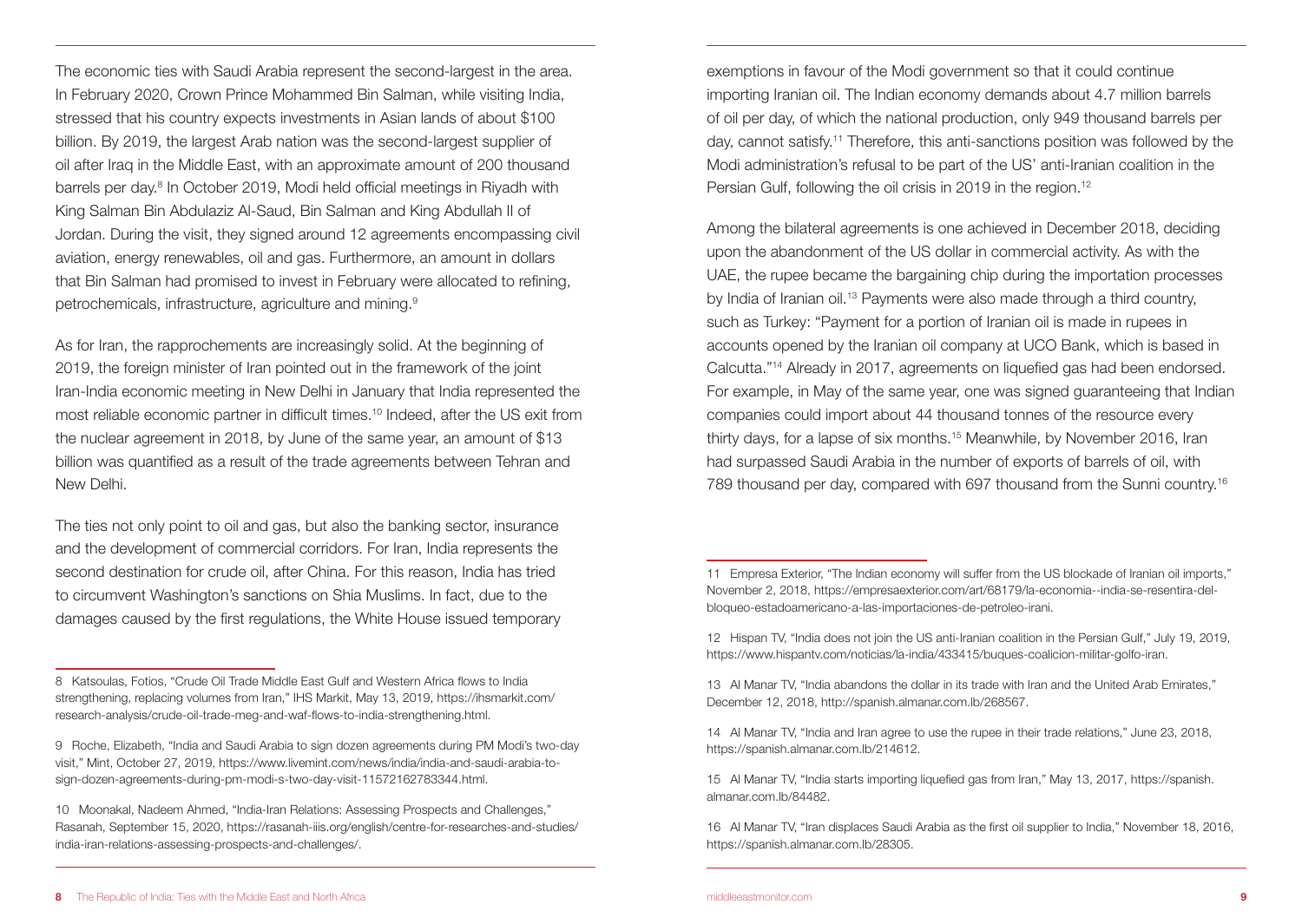However, the quantities and positions have varied over the years in the wake of the increasing sanctions against Iran.17

Likewise, in 2018, together with Russia, both nations focused on pushing the 7,200-kilometre International North-South Transport Corridor (INSTC) project. The new route seeks to be a shorter route option than that offered by the Suez Canal. It aims to unite the Indian Ocean and the Persian Gulf with Russia and Europe. The tour will involve rail and sea transportation, passing through major cities such as Bandar Abbas (Gulf), Bandar Anzali (Caspian Sea) and Astrakhan (Russia). The estimated annual capacity of the INSTC is expected to be between 20 and 30 million metric tonnes of goods.18 In addition, it reduces expenses by 40 per cent compared with the route from the Red Sea to the Mediterranean.

Another tremendous bilateral effort is represented by the Chabahar Port of the Iranian province of Sistan-Baluchistan. It is a new free trade route managed by India to reach destinations such as Afghanistan or other parts of Central Asia without depending on the national territory of its arch-enemy, Pakistan. It was inaugurated in October 2017, with a cargo of wheat (1.1 million tonnes) shipped from the Indian port of Kandla after arriving in Iran to be transported by truck to Afghan territory. This project dates back to May 2016, when Iran, Afghanistan and India signed the Chabahar Agreement, an initiative to create a regional transportation network.19 The agreement to develop the facility cost \$85.21 million.<sup>20</sup> The Shahid Beheshti Port will be managed for ten years by the Indian company Indian Ports Global Ltd (IPGL), a signatory to the agreement with the Iranian Arya Bandar shipping company.

territory.<sup>21</sup> The agreements included oil, gas and mineral resources, such as the development of phosphate production. Furthermore, India is part of the group of countries linked to the 236 foreign investment projects established in industrial zones to develop the Syrian economy.<sup>22</sup> Towards the end of 2019, the Indian company RAD Internationals carried out investment projects in energy and infrastructure along with Acme Cleantech Solutions Private Limited, the largest solar energy company in the Indian homeland.<sup>23</sup> In 2018, both countries reaffirmed cooperative ties in higher education. In April

of 2018, the Syrian Minister of Higher Education Atef Naddaf travelled to New Delhi, where he met with his peer. Prakash Javadekar. At the meeting<sup>24</sup> it was agreed to increase the number of scholarships in India for Syrian students, as well as the mutual acceptance of carrying out technical and scientific improvement programmes.<sup>25</sup> Later in 2019, a delegation from the Indian Ministry of Foreign Affairs visited Damascus. Along the way, it was decided to reinforce reconstruction projects, including upgrading the India-Syria Centre for Excellence in Information Technology. Thus, in the same month of the highlevel visit, in May, the Tishreen Power Plant construction restarted with Indian financing after halting due to war complications, with an approximate cost

With regards to Syria, India has been closely involved in reconstruction. Early in 2015, the Syrian minister of petroleum and mineral resources, then Suleiman Al-Abbas, met with the Indian Ambassador to his country Man Mohan Bhanot,

and they signed agreements to encourage Asian investment in the Arab

23 Al Manar TV, "Chinese and Indian companies will participate in the process of rebuilding Syria," November 30, 2019, https://spanish.almanar.com.lb/377940.

24 Al Manar TV, "Syria and India cooperate in the field of higher education," April 5, 2018, https:// spanish.almanar.com.lb/191068.

25 India has offered some 1,000 scholarships for postgraduate and master's studies, in specialisms such as computing, technology, energy, gastronomy and nursing.

<sup>21</sup> Syrian Arab News Agency, "Syria and India examine investment possibility of Indian companies in Syria," March 30, 2020, https://www.sana.sy/es/?p=135643.

<sup>22</sup> Sputnik, "More than 230 projects are carried out in Syria thanks to foreign investment," November 16, 2018, https://mundo.sputniknews.com/oriente-medio/201811161083467099 reconstruccion-de-siria/.

<sup>18</sup> Al Manar TV, "Iran, Russia and India are betting on the North-South Corridor, the fastest and cheapest way to unite Asia and Europe," October 18, 2019, https://spanish.almanar.com. lb/364641.

<sup>19</sup> Al Manar TV, "India begins to use the Iranian port of Chabahar," November 1, 2018, https:// spanish.almanar.com.lb/256720.

<sup>20</sup> Al Manar TV, "India and Iran will launch the development project for Iran's strategic port of Chabahar this week," June 11, 2018, https://spanish.almanar.com.lb/211143.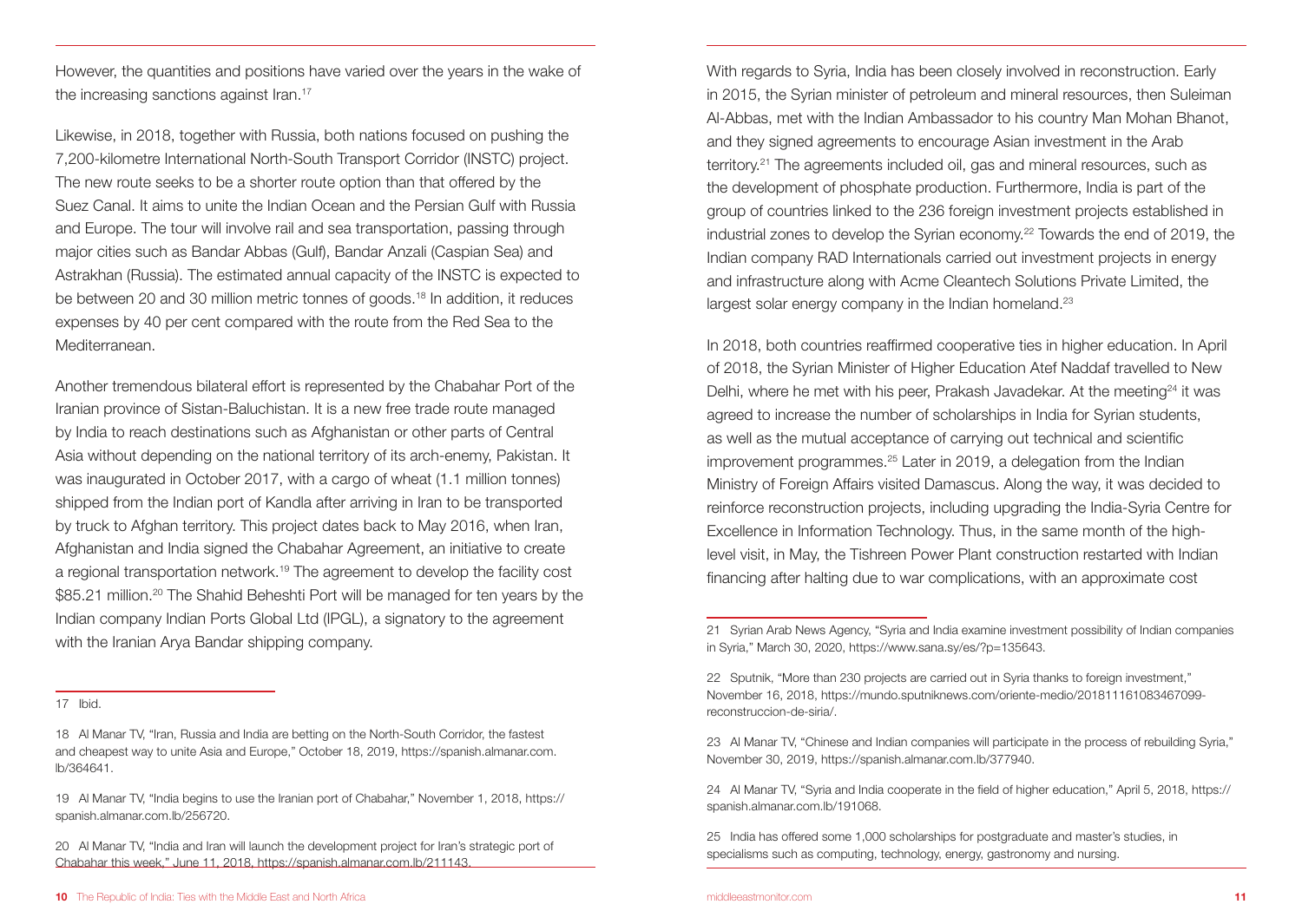of €305 million. The collaboration also extended to the medical sector. Since 2016, Indian doctors began to travel to Damascus and other provinces of Syria to help victims of the conflict.<sup>26</sup>

Concerning Israel, during Netanyahu's visit to New Delhi in 2018, nine agreements were signed to boost trade and cooperation in sectors such as agriculture, science, technology, security, oil, gas, computer security, films and entrepreneurship, amounting to a cost of \$5 billion.<sup>27</sup>

According to Professor P.R. Kumaraswamy at the School of International Studies at Jawaharlal Nehru University, New Delhi:

*During more than 25 years of diplomatic relations, Israel has expanded its footprint in areas such as agriculture, horticulture, floriculture, water management, public health, combating desertification, waste recycling and more. It has taken Indian farmers to Agritech exhibitions and established model farms and training centres in different parts of India. Dozens of agreements have been signed between Israeli ministries, Indian companies and state governments.28*

#### Trade relations with North Africa

Trade relations with North Africa do not reach the levels of those with the Middle East. In the case of Egypt, it represents one of the leading trading partners for India on the African continent. A bilateral trade agreement has been in place since 1978 and is based on the most-favoured-nation clauses

(MFNs). India represents Egypt's sixth-largest trading partner, third-largest export destination and eleventh-largest source of import for Egypt. India's top five exportable products are mineral fuels, meat, vehicles and parts, cotton yarns and organic chemicals, while the top five Indian imports are crude oil, rock phosphate, inorganic chemicals, cotton and fruit.<sup>29</sup> Among the most relevant agreements are the Executive Programmes for Scientific and Technological Cooperation for the period 2015-2018 (December 2014), the Memorandum of Understanding on Cooperation between Secretaries of the National Security Councils of India and Egypt (December 2015) and the Memorandum of Understanding on Cooperation in Tourism (August 2015).

There exists in Egypt an Indian community of around 3,600 people, specifically concentrated in the capital, Cairo. There are also small communities in Alexandria, Port Said and Ismailia. Most members of the Indian community in Egypt work either for Indian companies or for other multinationals. Regarding cultural exchange and promotion, there are the annual cultural festival "India by the Nile", which has become the largest foreign festival in Egypt, and the Maulana Azad Indian Culture Centre (MACIC), which was established in Cairo in 1992 to promote cooperation between the two countries through the implementation of the Cultural Exchange Programme.<sup>30</sup>

Morocco, for example, presents India as the fifth-largest customer for 2018 (in 2017, it was the eighth), with 3.80 per cent of the total exported products. Spain and France hold the first two places, respectively. However, in the case of the countries from which Morocco imports, India does not appear within the top ten - neither in 2017 nor in 2018. The main Moroccan exports for 2018 comprise automobiles and their components, phosphates and their derivatives, agricultural and food products, textile products, pharmaceuticals, and aeronautical and electronic industries. Citrus fruits and seafood are among

<sup>26</sup> Deccan Herald, "India believes humanitarian aid to Syria must be consistent," February 26, 2021, https://www.deccanherald.com/national/india-believes-humanitarian-aid-to-syria-must-beconsistent-955494.html.

<sup>27</sup> Enlace Judio, "The alliance between India and Israel," February 10, 2018, https://www. enlacejudio.com/2018/02/10/la-alianza-entre-india-e-israel/.

<sup>28</sup> Aurora, "Decentralisation the key to India-Israel relations," June 28, 2017, http://www.auroraisrael.co.il/descentralizacion-la-clave-de-las-relaciones-india-israel.

<sup>29</sup> Embassy of India in Cairo, https://www.eoicairo.gov.in.

<sup>30</sup> Ibid.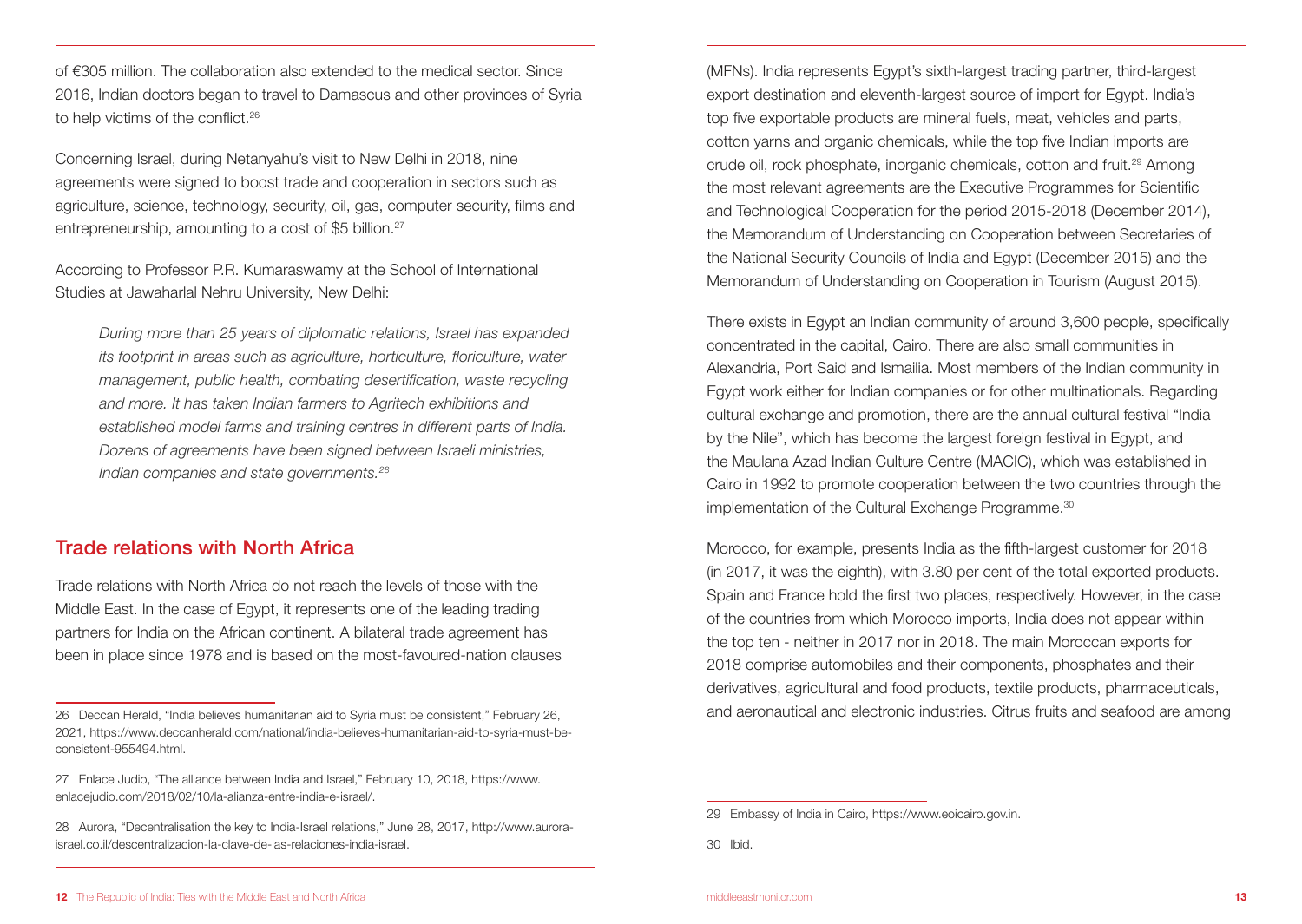the most exported food products.31 However, in previous years, India had already signed agreements with Rabat in fields such as automotive and natural resources.32

As for Tunisia, India continues to be one of its main customers in the phosphoric acid market. Since 2013, the Tunisian Indian Fertiliser SA (TIFERT) joint venture has been in operation, with an approximate value of \$450 million and a production capacity of 360,000 tonnes of phosphoric acid. Tunisia imports from India assembly kits, cars, electrical items, cotton, mechanical motors, organic chemicals, rubber, rice, coffee and spices.<sup>33</sup>

In September 2016, within the Third Africa-India Forum Summit framework, India and the African Union (AU) reached several key commitments, with the fields of action including the economy, commerce and industry, energy, agriculture, infrastructure, healthcare and security.<sup>34</sup>

The Republic of India is regarded as being among the top arms importing countries. In its strategic partnership with Israel, it has been a loyal partner in purchasing arms. Tel Aviv has even sold around 41 per cent of its military production to India. The deals also extend to the missile industry. In 2017, for example, it sold a surface-to-air missile system for \$2.6 billion.<sup>35</sup> The contract was signed with Israel Aerospace Industries, including supplies of drones, radars, launchers and communications systems.36 Twelve agreements were signed with Saudi Arabia in October 2019, including defence, security cooperation and aviation.

#### **Conclusions**

The main political-economic trends of the Republic of India regarding the Middle East have been characterised by the search for nearby markets capable of supplying its increasingly growing demands for energy resources, responding to the national economic growth policies of Modi, as well as the replay of regional powers between his government and the Asian giant, China.

These relations already represent an essential place in the stability of India, while those established with North Africa do not hold the same importance. The latter are not principal within the broad panorama of India's exchanges with other regions of the world. However, in an increasingly growing state, trends suggest that in the not-so-distant future, Africa will be the area of influence between powers.

Likewise, New Delhi's performance has revolved around prioritising strategic agreements and promoting South-South collaboration, seeking to rethink traditional external forces in their areas of interest.

<sup>31</sup> Diplomatic Information Office of the Ministry of Foreign Affairs, European Union and Cooperation February 2019, https://www.foment.com/wp-content/uploads/2019/07/INFORME-ECONOMICO-Y-COMERCIAL-MARRUECOS.pdf, pp. 29-30.

<sup>32</sup> Price, Gareth, "India and the Maghreb, a prosperous relationship," Afkar/Ideas, 2007, https:// www.iemed.org/observatori/arees-danalisi/arxius-adjunts/afkar/afkar-16/india\_magreb\_relacion\_ Gareth Price afkar16 esp.pdf, P. 26.

<sup>33</sup> Embassy of India in Tunisia, "http://www.embassyofindiatunis.com/.

<sup>34</sup> Beri, Ruchita, "Third India Africa Forum Summit: Key Outcomes," Manohar Parrikar Institute for Defence Studies and Analyses, October-December 2015, https://idsa.in/africatrends/third-indiaafrica-forum-summit\_rberi\_1215.

<sup>35</sup> Armanian, Nazanin, "India e Israel crean una inquietante asociación estratégica," Publico, July 10, 2017, https://m.publico.es/redirect/blogs/puntoyseguido/4066/india-e-israel-crean-unainquietante-asociacion-estrategica/.

<sup>36</sup> RFI, "Historic visit of Indian Prime Minister Modi to Israel," July 4, 2017, http://www.rfi.fr/es/ oriente-medio/20170704-historica-visita-del-primer-ministro-indio-modi-israel.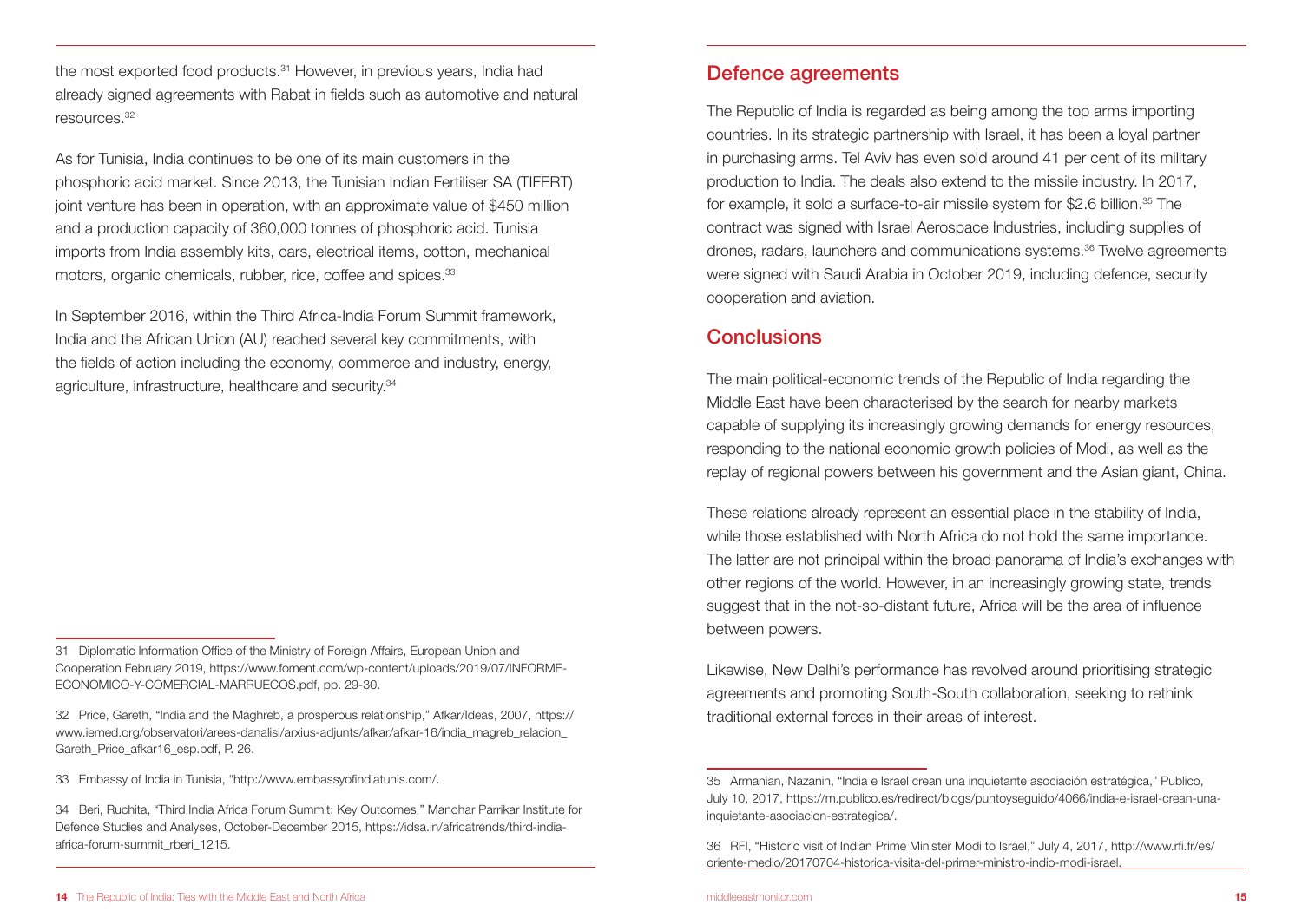#### **Endnotes**

Al Manar TV, "Chinese and Indian companies will participate in the process of rebuilding Syria," November 30, 2019, https://spanish.almanar.com.lb/377940.

Al Manar TV, "India abandons the dollar in its trade with Iran and the United Arab Emirates," December 12, 2018, http://spanish.almanar.com.lb/268567.

Al Manar TV, "India and Iran agree to use the rupee in their trade relations," June 23, 2018, https:// spanish.almanar.com.lb/214612.

Al Manar TV, "India and Iran will launch the development project for Iran's strategic port of Chabahar this week," June 11, 2018, https://spanish.almanar.com.lb/211143.

Al Manar TV, "India begins to use the Iranian port of Chabahar," November 1, 2018, https:// spanish.almanar.com.lb/256720.

Al Manar TV, "India starts importing liquefied gas from Iran," May 13, 2017, https://spanish. almanar.com.lb/84482.

Al Manar TV, "Iran displaces Saudi Arabia as the first oil supplier to India," November 18, 2016, https://spanish.almanar.com.lb/28305.

Al Manar TV, "Iran, Russia and India are betting on the North-South Corridor, the fastest and cheapest way to unite Asia and Europe," October 18, 2019, https://spanish.almanar.com. lb/364641.

Al Manar TV, "Syria and India cooperate in the field of higher education," April 5, 2018, https:// spanish.almanar.com.lb/191068.

Anadolu Agency, "United Arab Emirates and India sign 'historic' oil agreement," February 11, 2018, https://www.aa.com.tr/es/economía/emiratos- árabes-Unidos-e-India-Firman-Historico-Agreement-Petrolero/1060493.

Armanian, Nazanin, "India e Israel crean una inquietante asociación estratégica," Publico, July 10, 2017, https://m.publico.es/redirect/blogs/puntoyseguido/4066/india-e-israel-crean-unainquietante-asociacion-estrategica/.

Aurora, "Decentralisation the key to India-Israel relations," June 28, 2017, http://www.aurora-israel. co.il/descentralizacion-la-clave-de-las-relaciones-india-israel.

Beri, Ruchita, "Third India Africa Forum Summit: Key Outcomes," Manohar Parrikar Institute for Defence Studies and Analyses, October-December 2015, https://idsa.in/africatrends/third-indiaafrica-forum-summit\_rberi\_1215.

Deccan Herald, "India believes humanitarian aid to Syria must be consistent," February 26, 2021, https://www.deccanherald.com/national/india-believes-humanitarian-aid-to-syria-must-beconsistent-955494.html.

Diplomatic Information Office of the Ministry of Foreign Affairs, European Union and Cooperation February 2019, https://www.foment.com/wp-content/uploads/2019/07/INFORME-ECONOMICO-Y-COMERCIAL-MARRUECOS.pdf.

Diplomatic Information Office of the Ministry of Foreign Affairs of Spain, June 2018, http://www. iberglobal.com/files/2018-2/india\_oid.pdf.

El Correo del Golgo, "El primer ministro Indio llega a Emiratos Árabes en el 'mejor momento' de las relaciones bilaterales," August 24, 2019, https://elcorreo.ae/emiratos/primer-ministro-indio-llegaemiratos-arabes-en-mejor-momento-sus-relaciones-bilaterales.

Embassy of India in Cairo, https://www.eoicairo.gov.in.

Embassy of India in Tunisia, "http://www.embassyofindiatunis.com/.

Empresa Exterior, "The Indian economy will suffer from the US blockade of Iranian oil imports," November 2, 2018, https://empresaexterior.com/art/68179/la-economia--india-se-resentira-delbloqueo-estadoamericano-a-las-importaciones-de-petroleo-irani.

Enlace Judio, "The alliance between India and Israel," February 10, 2018, https://www.enlacejudio. com/2018/02/10/la-alianza-entre-india-e-israel/.

Hispan TV, "India does not join the US anti-Iranian coalition in the Persian Gulf," July 19, 2019, https://www.hispantv.com/noticias/la-india/433415/buques-coalicion-militar-golfo-iran.

Katsoulas, Fotios, "Crude Oil Trade Middle East Gulf and Western Africa flows to India strengthening, replacing volumes from Iran," IHS Markit, May 13, 2019, https://ihsmarkit.com/ research-analysis/crude-oil-trade-meg-and-waf-flows-to-india-strengthening.html.

Ministerio de Asuntos Exteriores, Unión Europea y Cooperación, "India, Foreign Trade File," www. exteriores.gob.es.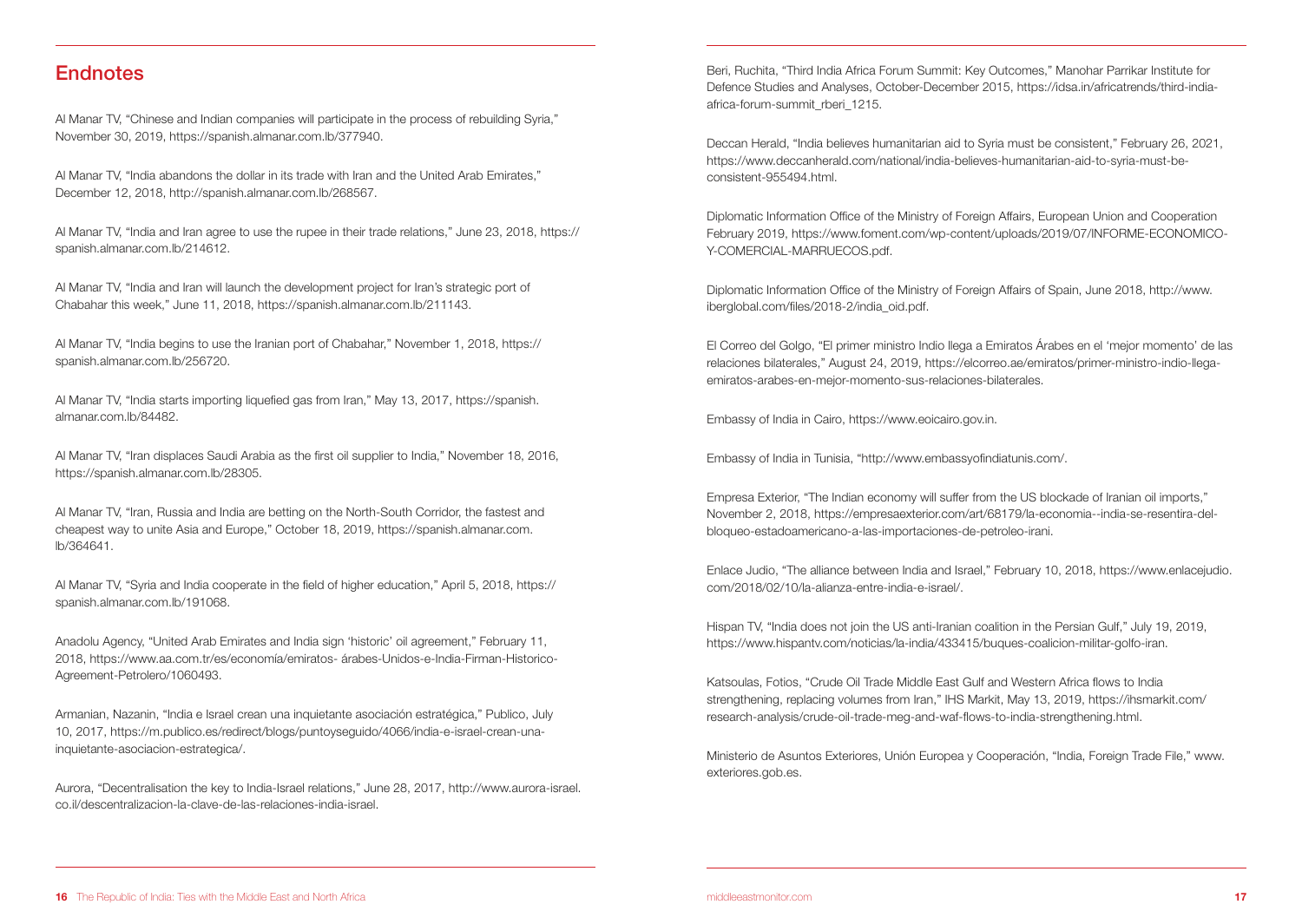Moonakal, Nadeem Ahmed, "India-Iran Relations: Assessing Prospects and Challenges," Rasanah, September 15, 2020, https://rasanah-iiis.org/english/centre-for-researches-and-studies/india-iranrelations-assessing-prospects-and-challenges/.

Observatory of Economic Complexity, "India (IND) Exports, Imports, and Business Partners," https://oec.world/es/profile/country/ind/.

Price, Gareth, "India and the Maghreb, a prosperous relationship," Afkar/Ideas, 2007, https://www. iemed.org/observatori/arees-danalisi/arxius-adjunts/afkar/afkar-16/india\_magreb\_relacion\_Gareth\_ Price\_afkar16\_esp.pdf.

RFI, "Historic visit of Indian Prime Minister Modi to Israel," July 4, 2017, http://www.rfi.fr/es/orientemedio/20170704-historica-visita-del-primer-ministro-indio-modi-israel.

Roche, Elizabeth, "India and Saudi Arabia to sign dozen agreements during PM Modi's two-day visit," Mint, October 27, 2019, https://www.livemint.com/news/india/india-and-saudi-arabia-tosign-dozen-agreements-during-pm-modi-s-two-day-visit-11572162783344.html.

Sputnik, "More than 230 projects are carried out in Syria thanks to foreign investment," November 16, 2018, https://mundo.sputniknews.com/oriente-medio/201811161083467099-reconstruccionde-siria/.

Syrian Arab News Agency, "Syria and India examine investment possibility of Indian companies in Syria," March 30, 2020, https://www.sana.sy/es/?p=135643.